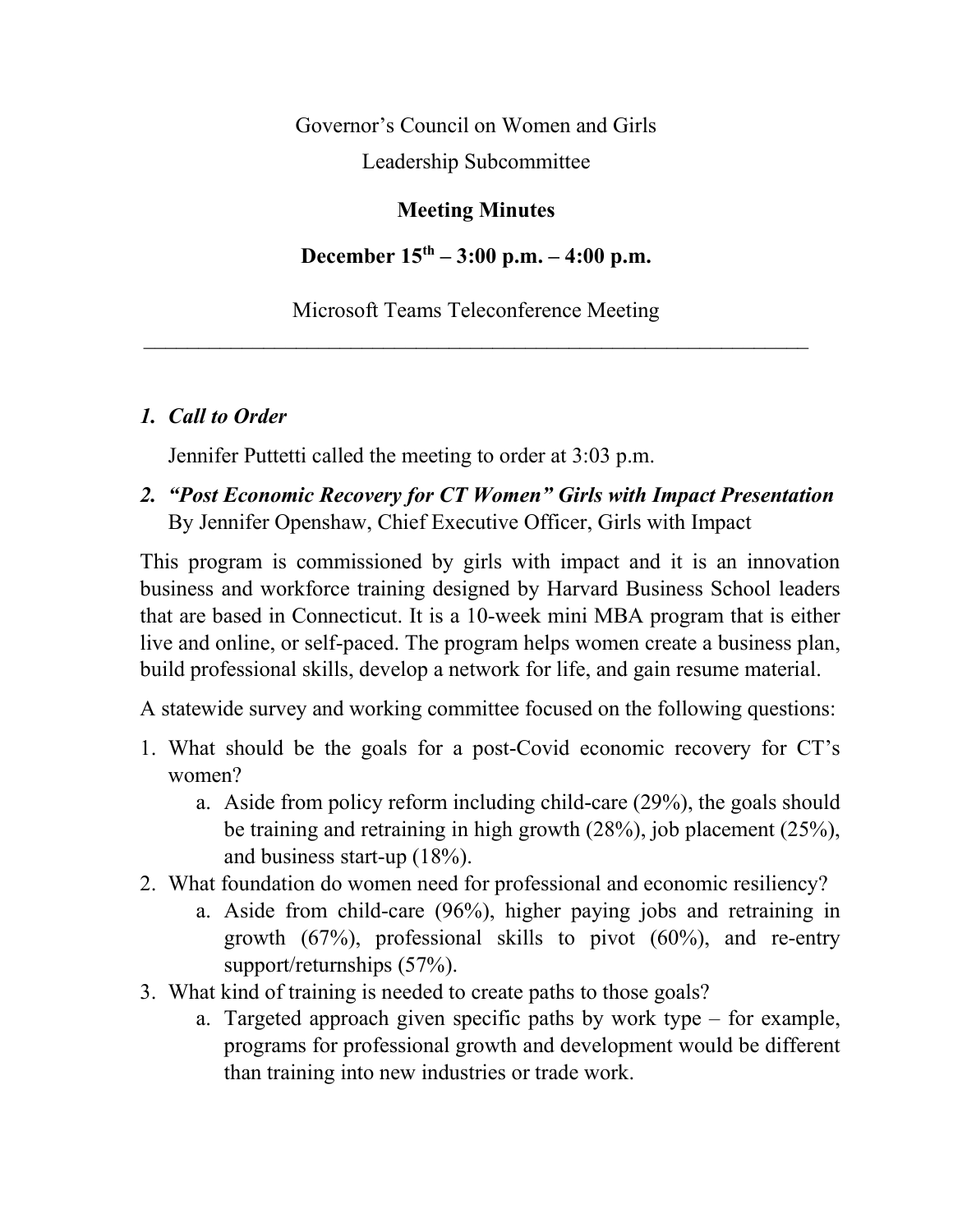- b. Analysis of job trends in Connecticut and target training; also training for employers to prevent gender/race discrimination in hiring; what types of jobs without a college degree can provide sustainable salary.
- c. The training needs to have some flexibility to accommodate different schedules and childcare.

Based on Covid's impact in Connection, women have been the "shock absorbers" of society's crises. 68% of women say that their ability to return to work has been impaired, 33% experienced a decrease in income, while 68% said that their or their family's education had been impaired. To note, women of color have especially faced a heavier negative impact from the pandemic. 54% of women of lower incomes were more likely to be furloughed or lost their jobs, 50% reported decreases in monthly income, and around 33% women of color were unable to pay tuition.

An important question that was asked was how do we help younger women (18- 24) in job placement? The goals that stood out the most were pipelines to connect diverse women with employers (85%), job training in high growth areas (82%), internships (60%), and apprenticeships (57%).

Many later-stage women already in the workforce have lost low-wage jobs, and they were asked what they thought would be the most instrumental in helping them re-enter and upskill. When polled, the top responses were pipelines to connect diverse women with employers, workforce training, and job training in high growth areas.

Which entities are most critical in driving women's economic recovery/creating new paths:

- 1. Government
- 2. Employers
- 3. Community organizations
- 4. Community foundations
- 5. Educational institutions
- 6. Innovation centers
- 7. Unions

Ways that your organization could play a role with recovery for women:

- 1. Job shadow
- 2. Internships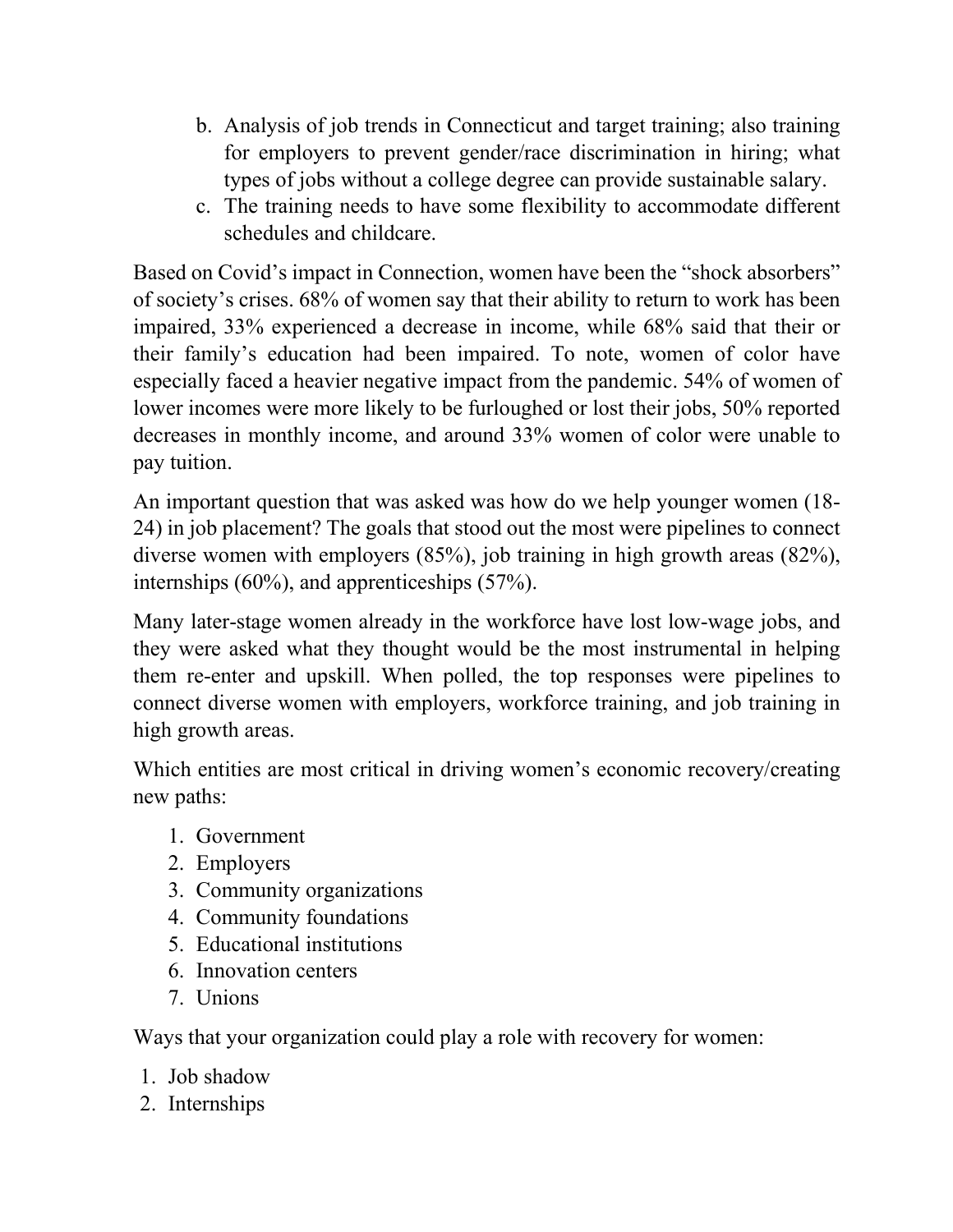- 3. Entry level jobs
- 4. Mentoring
- 5. Funding to retrain women
- 6. "Returnships"
- 7. Entrepreneurship training

Significant barriers that are impacting women's professional and economic success:

- 1. Burden of unpaid family care
- 2. Access to venture capital
- 3. Biases against women
- 4. Access to flexible training or re-entry programs
- 5. Knowing about high-growth industries
- 6. Using professional networks to secure jobs/internships
- 7. Affordable workforce training

Recommendations for racial equity for workplace success and retention:

- 1. Remove Bias in Hiring Process
	- a. Recruiters should be looking through a lens of equity and diversity at all appropriate levels.
	- b. Leverage networks of diverse employees to recruit new hires.
	- c. Require diversity in candidate slates; hold leaders directly accountable for lack of diversity in teams.
	- d. Include people of color in the vetting process and/or hiring committees.
	- e. Consider new alternatives to source diverse candidates.
- 2. Retain and Build Talen Diversity
	- a. Develop cultural trust between employers and employees through mandatory D&I trainings.
	- b. Showcase new hires and their career paths.
	- c. Utilize affinity and employee resource groups to build and maintain camaraderie and inclusivity.
	- d. Institute talent mentors who help integrate diverse employees into company culture/ practices.
	- e. Integrate true "purpose" into the corporate culture.
- 3. Support the Upward Mobility of Women of Color
	- a. Inform managers at all levels of commitment, accountability, and training requirements.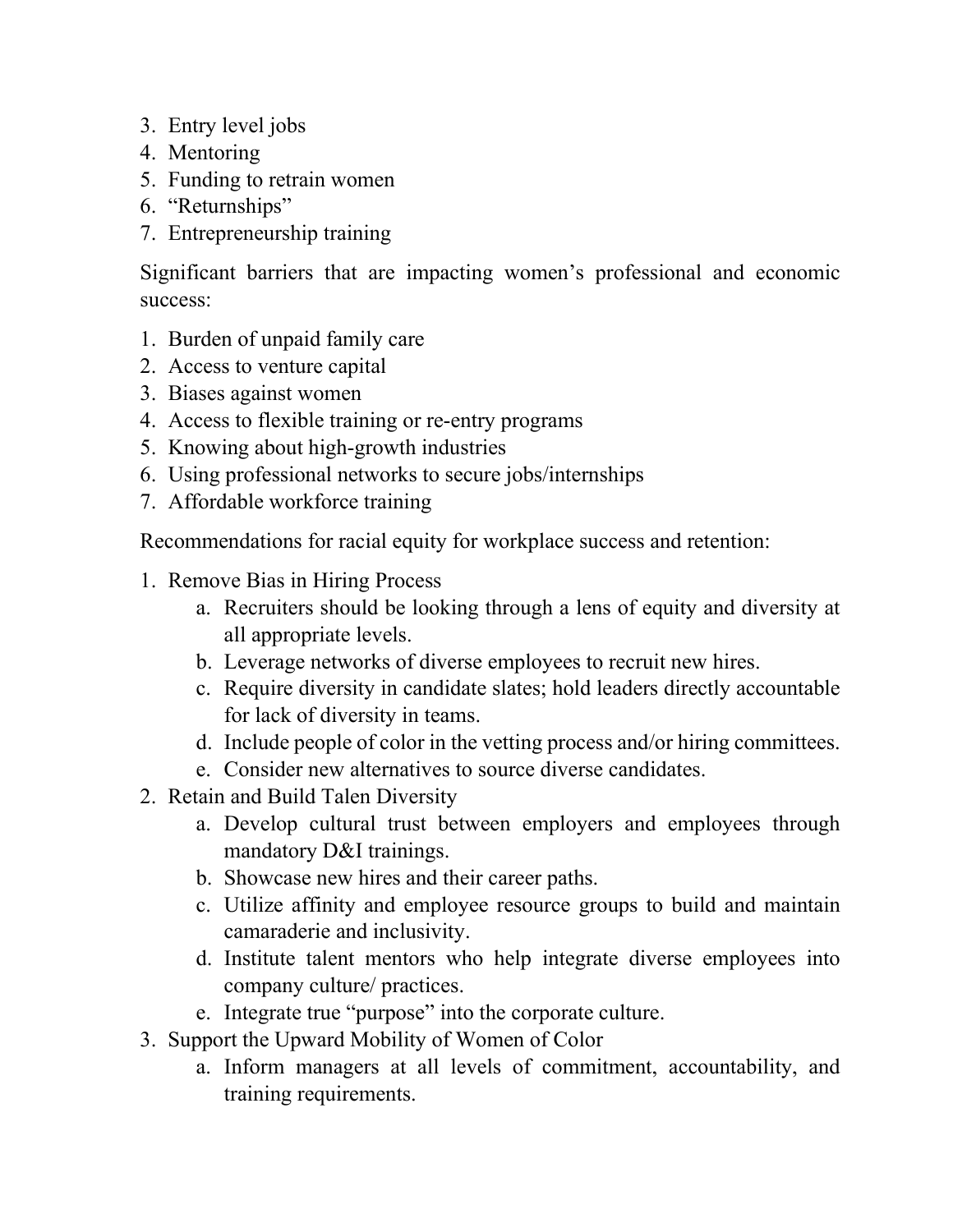- b. Examine compensation and promotion data to create fair policies and that ensure the inclusion of women who would otherwise be excluded given traditional networks.
- c. Increase face time between diverse employees and executive management through leadership and sponsorship programs.

Getting Women Back to Work:

- 1. Provide structured training programs that address the different paths women may take (college, career, business start-up).
- 2. Create a re-skilling entry portal providing candidates access to resources for job training in high-growth industries, internships, mentoring, and other experiential training.
- 3. Engage small/medium businesses for internships/apprenticeships as they represent 2/3 of net new private sector jobs.
- 4. Raise awareness about accessible, wrap-around services through community colleges, other existing assistance programs.
- 5. Engage corporations to commit to internships/apprenticeships for women especially women of color.
- 6. Supplement training with professional and career skill development for employment resiliency.

Supporting Women in the Workplace:

- 1. Implement diverse slates of job candidates.
- 2. Remove gender/race discrimination by, for example, using bias-free candidate selection tools.
- 3. Leverage current employees to transfer skills to the next generation through mentoring and job shadowing.
- 4. Call on CT's employers to invest a percent of their social impact dollars in skills training.
- 5. Create meaningful partnerships with organizations like Girls with Impact, colleges, and community organizations that can deliver ready and diverse talent for internships.

Increasing the Number of Women Owned Businesses in Connecticut:

1. Continue to advance CT's dynamic business start-up efforts to increase business success and viability.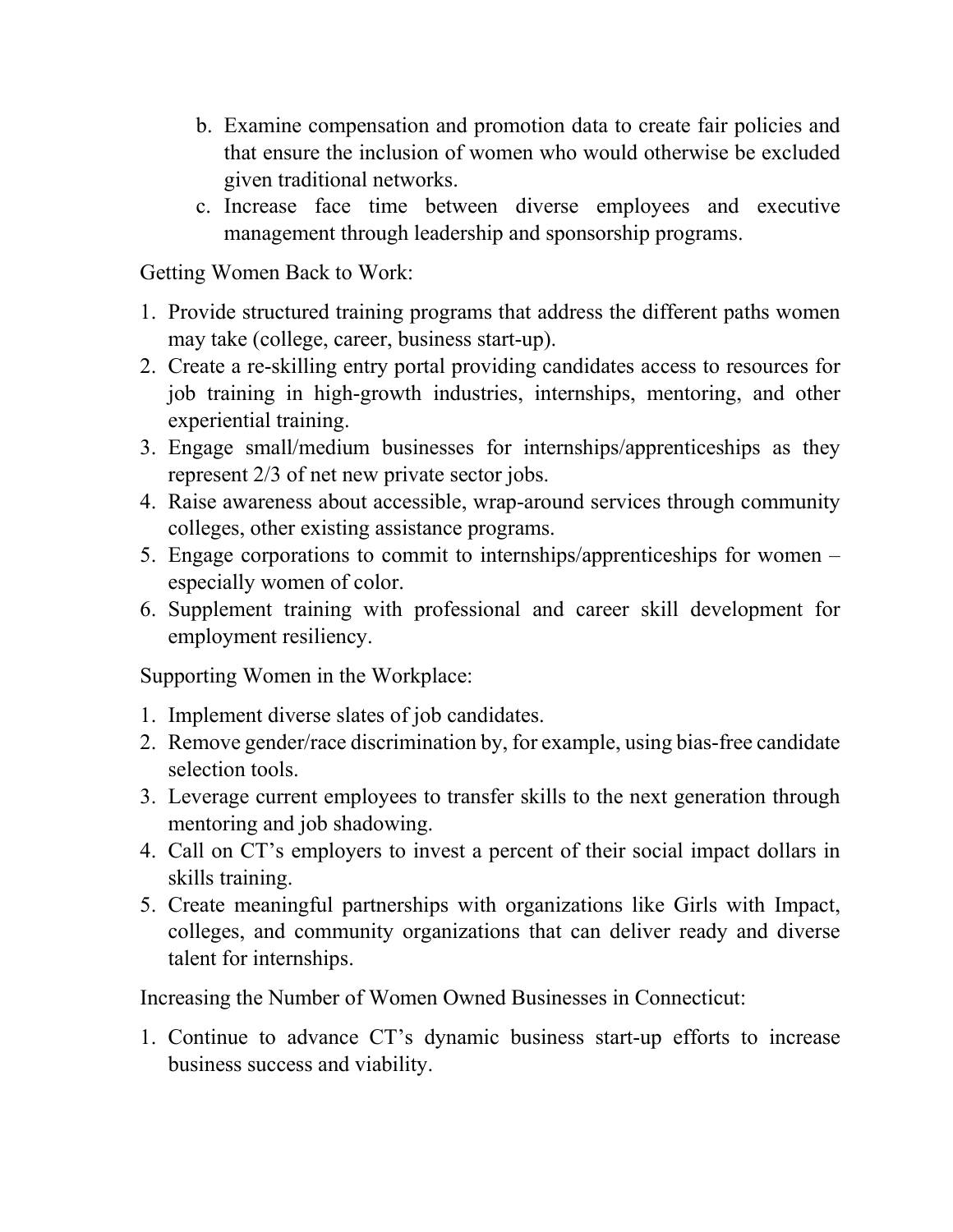- 2. Harness innovation labs as internships for aspiring entrepreneurs, especially for those of color.
- 3. Launch new efforts to increase women's access to venture capital.
- 4. Increase women's knowledge about government contracting.

How do we advance Connecticut's Women?

- Girls with Impact and Women with Impact Propose a Connecticut State Initiative: The "CT Post-COVID Economic Recovery Plan for Women" to get impacted women back to work in 2022-2023 would commit funds for a comprehensive and holistic effort to move women into higher paying jobs and catalyze their financial stability.
- This plan centers on four key elements:
	- o Foundational business training
	- o Specific industry training in higher skilled/higher-paying jobs
	- o Experiential learning to transition women successfully into these roles
	- o One-to-one coaching for support, reinforcement, and development

Proposed Framework: New pathways for real outcomes

Foundational business training: College, career, or small business

- 1. Land: College acceptance  $\rightarrow$  College coach  $\rightarrow$  Guided college and planning and admissions
- 2. Land: Job or apprenticeship placement  $\rightarrow$  Business coach  $\rightarrow$  Experiential learning  $\rightarrow$  Certification training high growth  $\rightarrow$  Partner: Large employers
- 3. Land: New business/business filing  $\rightarrow$  Venture coach  $\rightarrow$  Experiential learning  $\rightarrow$  Startup \$5K  $\rightarrow$  Partners: Chambers, VCs, Innovation labs

Actions to get women "Back to Work"

- 1. Report Released Dec 1st
- 2. Briefing legislators
- 3. Legislation to fund Post-Covid Recovery \$3m to train 10K

### *3. Update from Leadership Committee Work Groups* By Jennifer Putetti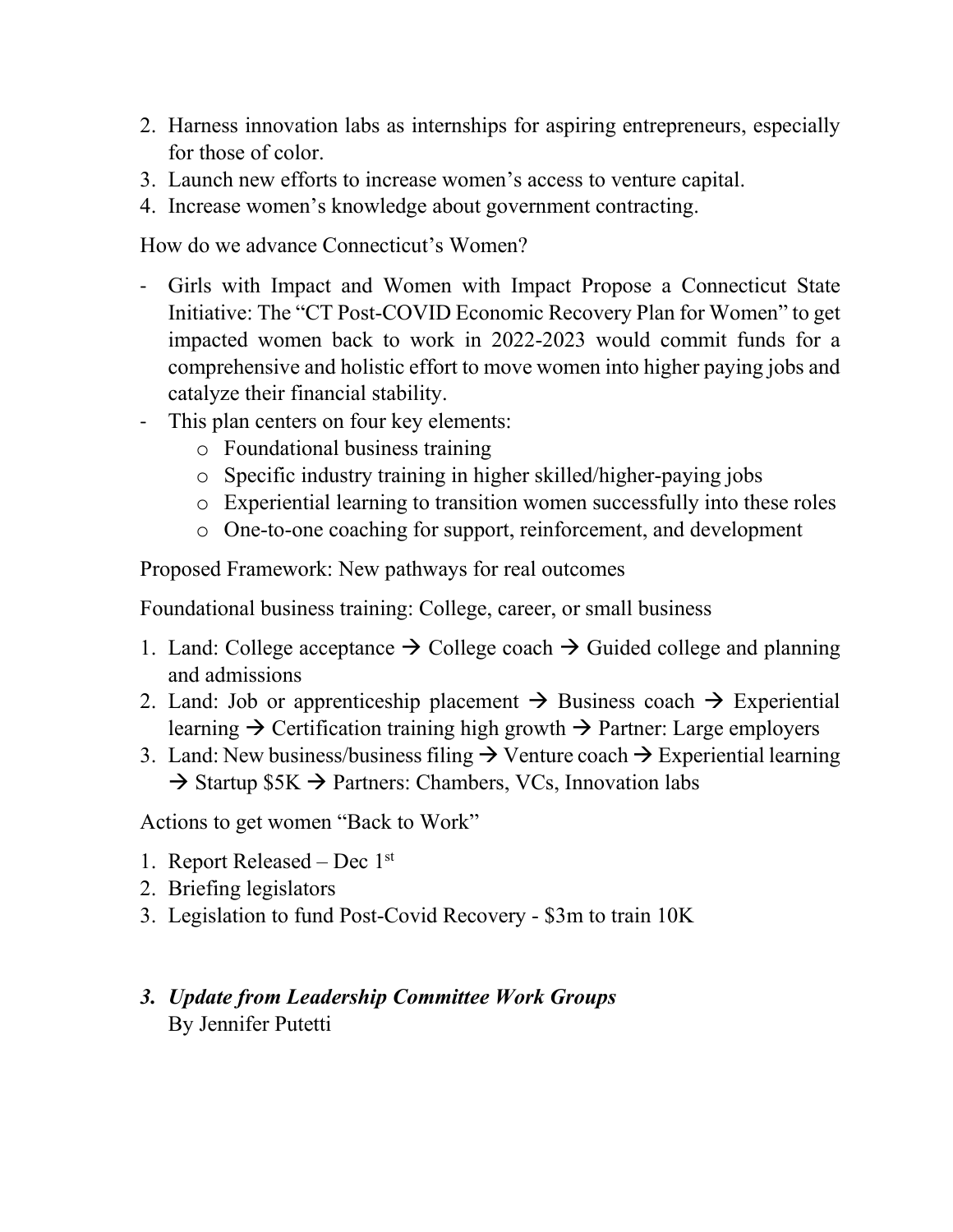# *Work Group # 1: Addressing Racial/Gender Disparity on Boards and Commissions*

No update currently.

### *Work Group #2: Women in Leadership*

Panel Update from Cherie Phoenix-Sharpe:

We do not have any panels currently scheduled. We still hope to do one in January but that would be with Commissioner Mosquera-Bruno serving as a Co-Moderator.

We would also like to plan one for Black History Month in February, as well as plan something for International Women's Day on March 8<sup>th</sup>.

We will also work on planning one after session towards the end of May as we'd like to commemorate Asian American and Pacific Islander Heritage Month.

# *Work Group #3: Employee Development and Training*

Aspiring Leaders has no new update at this time.

# *Work Group #4: Affirmative Action Plans/Methodology and Recruitment Strategy*

Update from Claire Coleman provided before departure from OPM:

- data upgrade done, process improvements ongoing
	- o Pending Secretary Approval: Proposal for process-improvement consultant for CHRO.
	- o Scott Gaul can coordinate (and delegate to other staff as needed) the work with CT Data Collaborative to lead the automation/digitization process, depending on whether the consultant moves forward, and that timing.
	- o Danielle Palladino will coordinate with Cherie Phoenix-Sharpe and Eleanor Michael to continue to work on the broader policy/legal